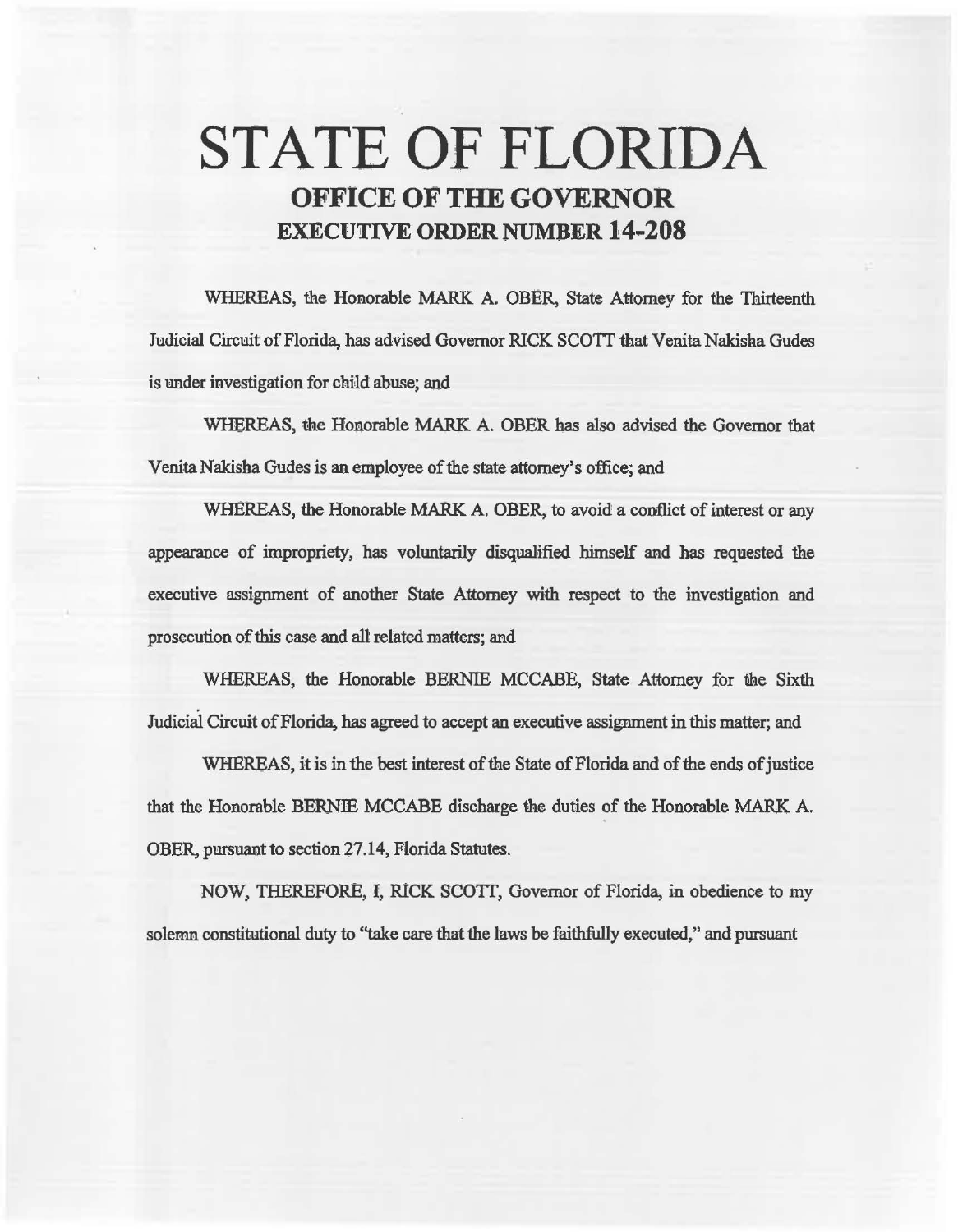to the Constitution and laws of the State of Florida, issue the following Executive Order, effective immediately:

## Section 1.

The Honorable BERNIE MCCABE, State Attorney for the Sixth Judicial Circuit of Florida, referred to as the "Assigned State Attorney," is assigned to discharge the duties of the Honorable MARK A. OBER, State Attorney for the Thirteenth Judicial Circuit of Florida, as they relate to the investigation, prosecution and all matters related to Venita Nakisha Gudes

## Section 2.

The Assigned State Attorney or one or more Assistant State Attorneys and Investigators, who have been designated by the Assigned State Attorney, shall proceed immediately to the Thirteenth Judicial Circuit of Florida, and are vested with the authority to perform the duties prescribed herein.

### Section 3.

All residents of the Thirteenth Judicial Circuit are requested, and all public officials are directed, to cooperate and render whatever assistance is necessary to the Assigned State Attorney, so that justice may be served.

### Section 4.

The period of this Executive Assignment shall be for one  $(1)$  year, to and including July 14, 2015.